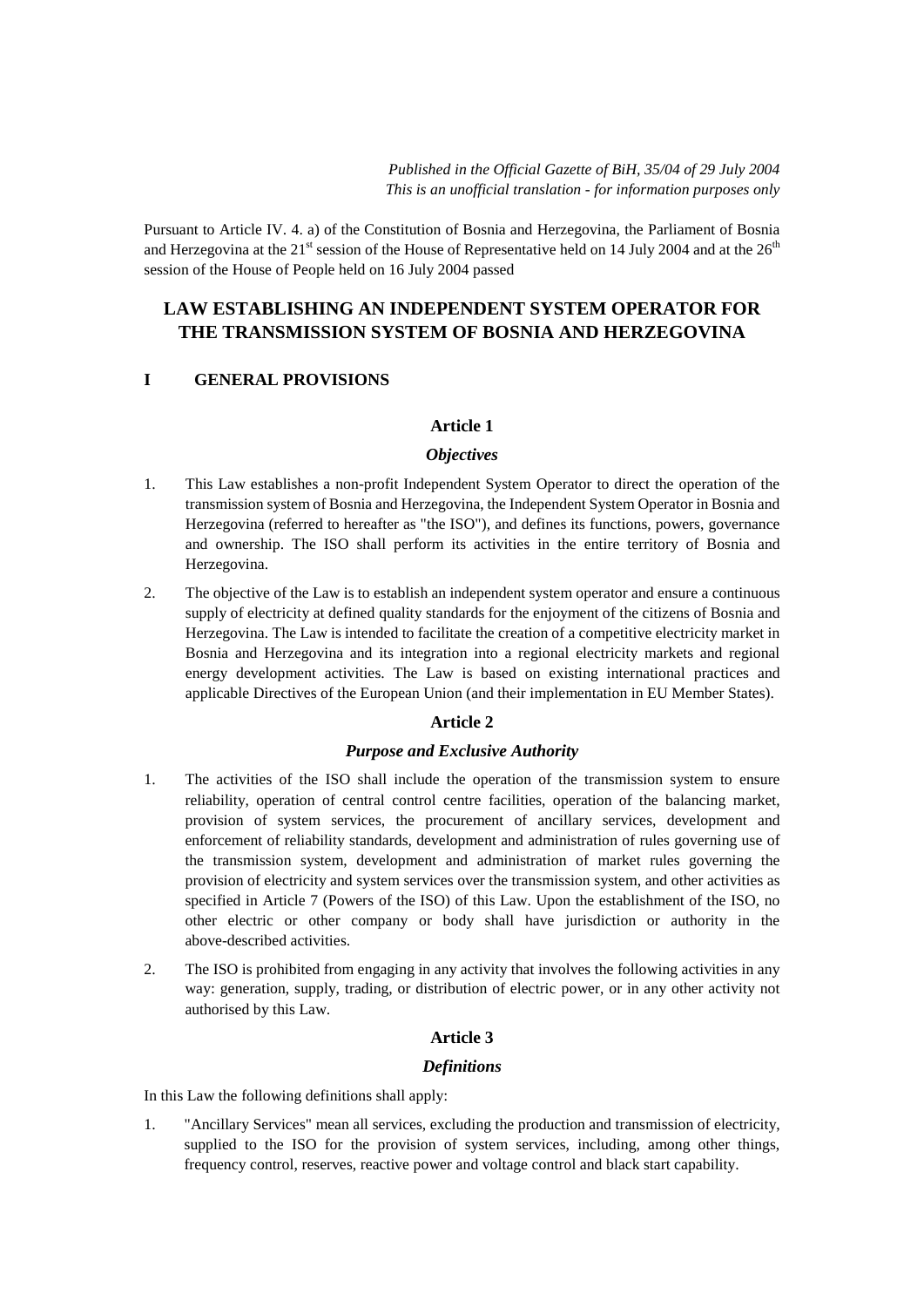- 2. "Assets" mean all of those properties and rights that are properly entered into the accounts and balance sheets of companies in terms of a monetary value, in accordance with good accounting practices.
- 3. "Balancing Market" means the central market for the purchase and sale of electricity operated by the ISO for purposes of maintaining the continuous balance of supply and demand in real-time, as well as the additional market mechanisms administered by the ISO for purposes of ensuring the provision of system services.
- 4. "Books of Rules" are defined in Article 13 of this Law.
- 5. "Council of Ministers" means the Council of Ministers of Bosnia and Herzegovina.
- 6. "Distribution" of electricity means the transmission of electricity in medium-voltage and low-voltage distribution systems for delivery to end-users.
- 7. "Elektroprivredas" mean the Public Utility *Elektroprivreda Republike Srpske*, Public Utility *Elektroprivreda Bosne i Hercegovine*, and Public Utility for Generation, Transmission and Distribution of Electric Power, *Elektroprivreda Hrvatske zajednice Herceg-Bosne*, or any of their successors engaged in the supply of electricity.
- 8. "Entity" in the singular means the Federation of Bosnia and Herzegovina or Republika Srpska. Collectively, these are referred to as "Entities."
- 9. "Generation" means the production of electricity.
- 10. "Generator" means a company or other body that produces electricity.
- 11. "Good accounting practices" mean the accounting principles and practices established by the International Code of Accounting Principles and the International Accounting Standards adopted and published by the International Institute for Accounting and Auditing.
- 12. "Good faith" means honesty in fact in the conduct or transaction concerned; in case of a director or Management Board Member of the ISO, good faith requires the exercise of reasonable business judgment after reasonable inquiry of the facts.
- 13. "Grid Code" means the rules and procedures governing the technical issues relating to connection to, use and operation of the transmission system, including a provision describing exigent circumstances under which immediate action to rectify a supply incident may be taken and by whom.
- 14. "Independent Member" is defined in Article 25 (Management Board Appointment), Article 45 (Procedure for ISO Registration and Initial Operations), and Article 47 (Extraordinary Formation Powers of Independent Member) of this Law.
- *15.* "ISO" means the Independent System Operator of Bosnia and Herzegovina, as described in this Law and in the Law on Transmission of Electric Power, Regulator, and System Operator of Bosnia and Herzegovina (Official Gazette of BiH, 7/02) (hereafter*:* "Law on Transmission").
- 16. "Liabilities" mean all those debts which either are known to impose a fixed obligation of payment or, if contingent, have sufficient possibility of becoming fixed as to require an estimate of their probable amount, and which should be entered in the accounts and balance sheets of the company in terms of monetary value in accordance with good accounting practices.
- 17. "Market Rules" mean the commercial code governing the rules and procedures of the balancing market, and the commercial conditions for connection to, use of, and operation of the transmission system.
- 18. "Reliability" means short-term system security.
- 19. "SERC" means the State Electricity Regulatory Commission as described in the Law on Transmission.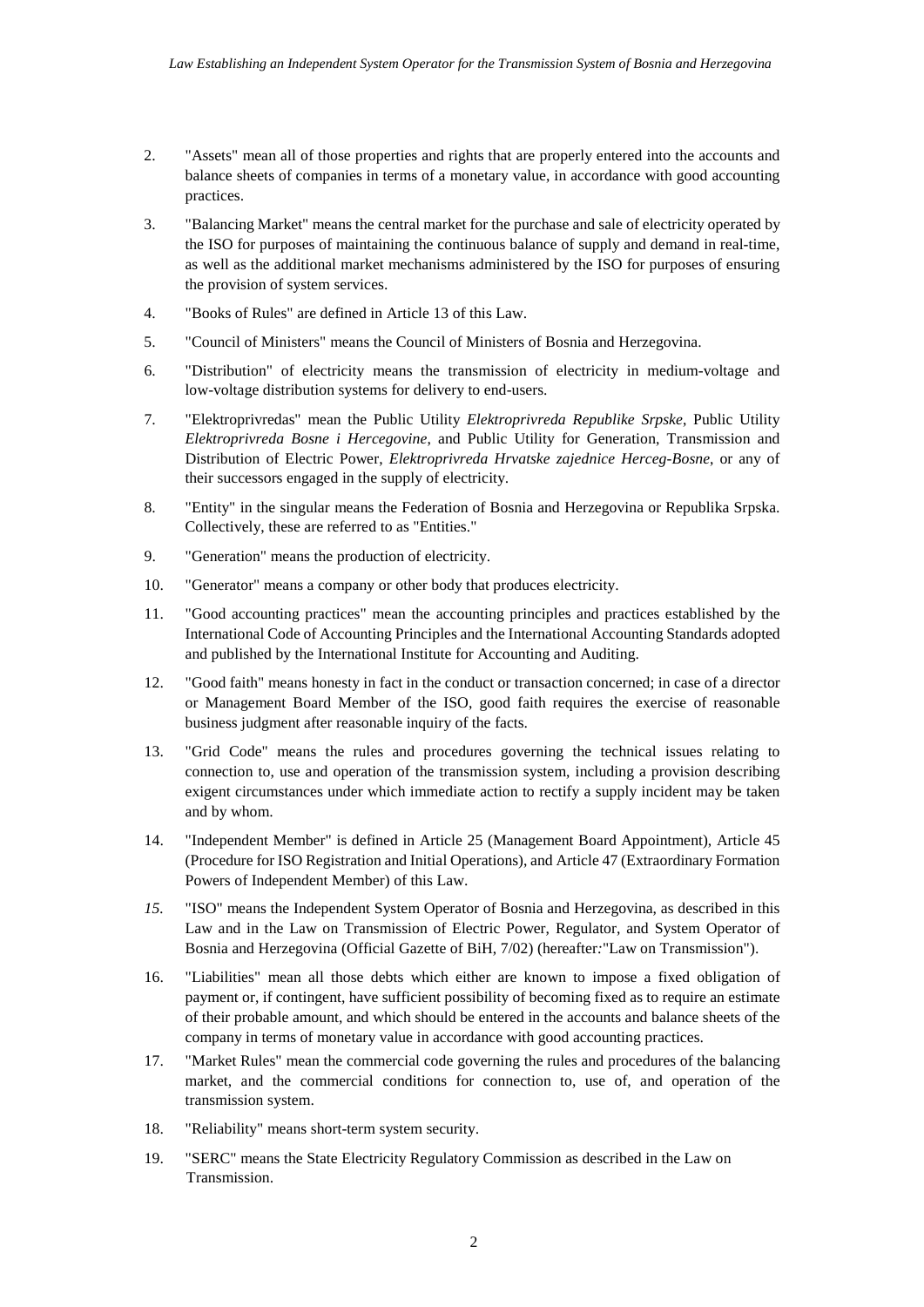- 20. "Statute" means the ISO document, approved by the Management Board, governing the ISO, and to which all other ISO documents are subject.
- 21. "System Services" mean all services that the ISO provides in order to secure the safe and efficient transportation of electricity over the transmission system, to solve large-scale disruptions in the transportation of electricity and to maintain or restore the energy balance in the transmission system.
- 22. "Transmission" means the transport of electricity on the high-voltage interconnected system for delivery to end-users, distributors and neighbouring power systems.
- 23. "Transmission Company" means the joint stock company for the transmission of electricity, *Elektroprenos Bosne i Hercegovine*, as described in the Law on Transmission.
- 24. "Vote" means, without limitation, votes, waivers, releases, consents, writings signed by Management Board Members in lieu of taking action at a meeting, and objections or dissents to the foregoing.
- 25. "ZEKC" means the Joint Electric Power Coordination Centre of Bosnia and Herzegovina.

### **Article 4**

## *Name and Headquarters*

1. The name of the Company is: "Independent System Operator of Bosnia and Herzegovina."

The headquarters of the ISO shall be in Sarajevo.

## **Article 5**

## *ISO Formation and Transfer of Assets and Liabilities*

- 1. The ISO is established as a non-profit company pursuant to this Law and shall be registered in accordance with Article 9 (ISO Registration) of this Law.
- 2. The assets and liabilities attaching to ZEKC, as well as those assets and liabilities of the *Elektroprivredas* that are necessary for the operation of the ISO, including but not limited to, SCADA/EMS equipment, shall automatically be conveyed to and become the property of the ISO upon the registration of the ISO in accordance with Article 9 (ISO Registration). This automatic conveyance shall include all assets, liabilities, and ownership rights over the property, including moveable, immovable, tangible and intangible property, financial assets, as well as any other right, title, or interest in or to property. However, following transfer, the transferring *Elektroprivredas*, and their successors, shall remain jointly and severally liable with the ISO for any liabilities arising from any loans or credits made by an international financial institution to such *Elektroprivredas*, directly or indirectly through the State or Entities, unless otherwise agreed to with each relevant international financial institution.

Only for purposes of the transfer of the subject property, title shall be deemed good and merchantable. Effective on the date of conveyance of such assets, liabilities and ownership rights, the functions of ZEKC shall become the sole authority and legal right of the ISO and ZEKC shall cease to exist.

3. The costs of forming the ISO shall be paid by the *Elektroprivredas*, pursuant to the provisions of Articles 42 (ISO Formation Costs and Applications for SERC Approvals) and 47 (Extraordinary Formation Powers of Independent Management Board Member) of this Law.

# **Article 6**

## *Non-Profit Status*

The business and affairs of the ISO shall be carried on without the purpose of gain and the revenues of the ISO shall be used solely for the purpose of carrying out its objectives. The SERC shall, from time to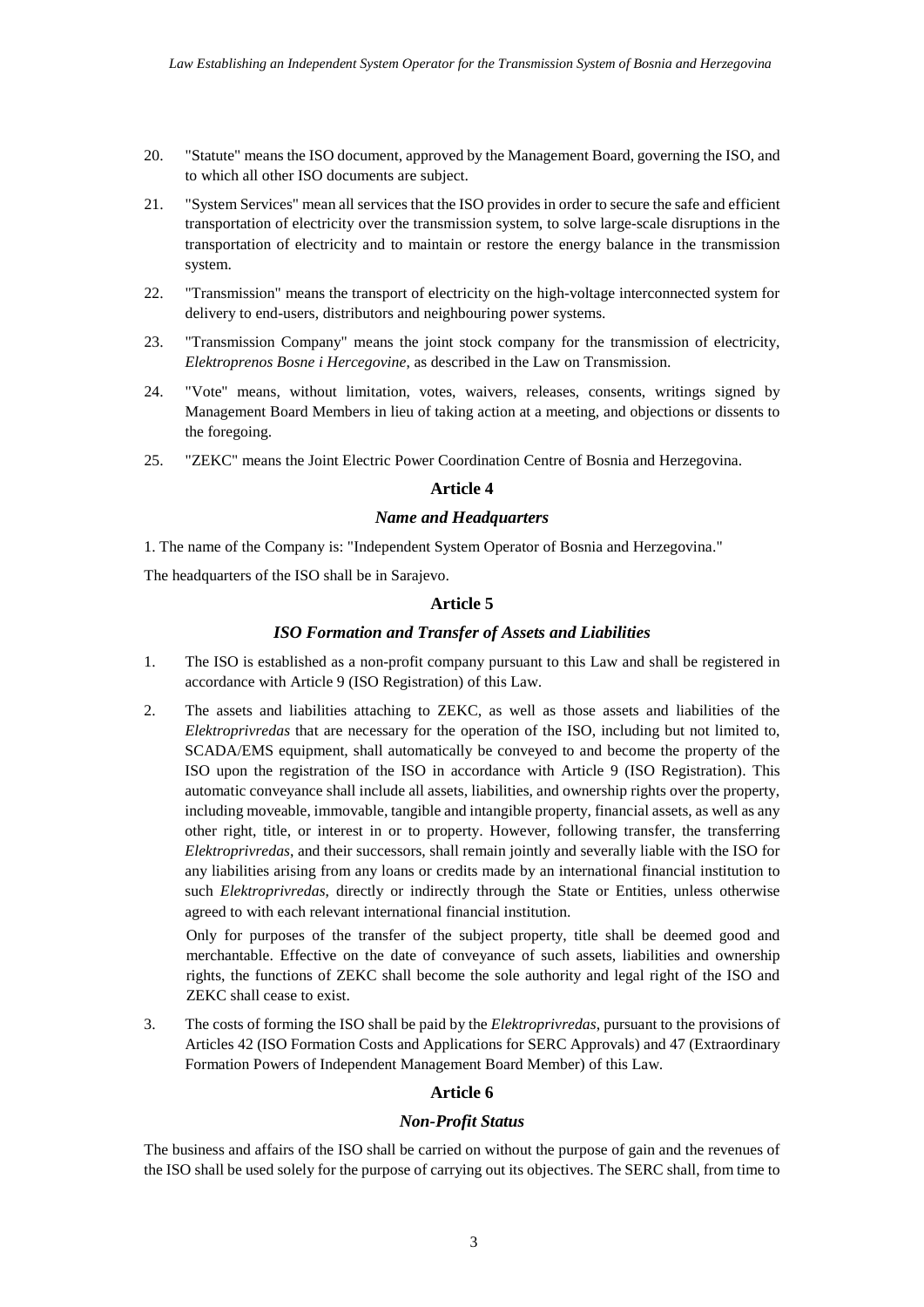time, adjust the provisions of the ISO's cost-based system operation tariff to avoid the persistent over or under collection of revenues by the ISO. The status of the ISO as a non-profit legal person shall not be interpreted as to prevent the ISO from over or under collecting revenues between periods when the cost-based system operation tariff is adjusted.

# **Article 7**

## *Powers of the ISO*

The ISO shall undertake the following functions, in addition to the functions specified in Article 5.2 of the Law on Transmission:

- 1. Operate all high voltage transmission facilities in Bosnia and Herzegovina that at 110 kV or above, except that the ISO may delegate authority to appropriate parties engaged in activities related to transmission to operate specified high voltage transmission facilities that are not required to enable free electricity flows from important power sources through interconnected transmission systems;
- 2. Issue dispatch instructions to generators and importers;
- 3. Operate central control centre facilities and equipment and any remote control equipment;
- 4. Operate the balancing market;
- 5. Procure ancillary services and provide system services;
- 6. Prepare, modify and apply reliability standards, the market rules and grid code;
- 7. Ensure non-discriminatory behaviour between system users or classes of system users;
- 8. Develop and distribute billing invoices as provided in the Statute for the ISO's cost-based system operation tariff and for transactions in the balancing market;
- 9. Coordinate and approve the scheduling of planned outages of transmission and generation facilities, and coordinate and approve changes to outage schedules;
- 10. Review, endorse, directly revise and publish the long-term transmission development plan submitted by the Transmission Company;
- 11. Develop an indicative generation development plan with data supplied by the generators, distribution companies and end-use customers directly connected to the transmission system.
- 12. Establish appropriate policies and rules governing the treatment of confidential information, subject to review by SERC:
- 13. Prepare annual and quarterly reports on the operation of the transmission system and the balancing market.

### **Article 8**

### *Regulation of the ISO and Interrelationship with the Transmission Company*

- 1. The ISO shall be subject to the regulation of SERC. SERC is entitled to inspect the books and records of the ISO.
- 2. Except as otherwise noted in this paragraph, SERC, in accordance with its jurisdiction as defined in the Act on Transmission, shall have authority to resolve any disputes arising out of or concerning the implementation of this Law upon petition by any of the following: the State; an Entity; the ISO; the Management Board, the Transmission Company, the *Elektroprivredas*, a generator, a power trader; a supplier, or any other person who is directly connected to or relies upon the transmission system. The SERC decision is subject to judicial review pursuant to Article 14 of the Law on the Court of Bosnia and Herzegovina (Official Gazette of Bosnia and Herzegovina, 29/00). SERC shall not have authority to resolve any dispute concerning the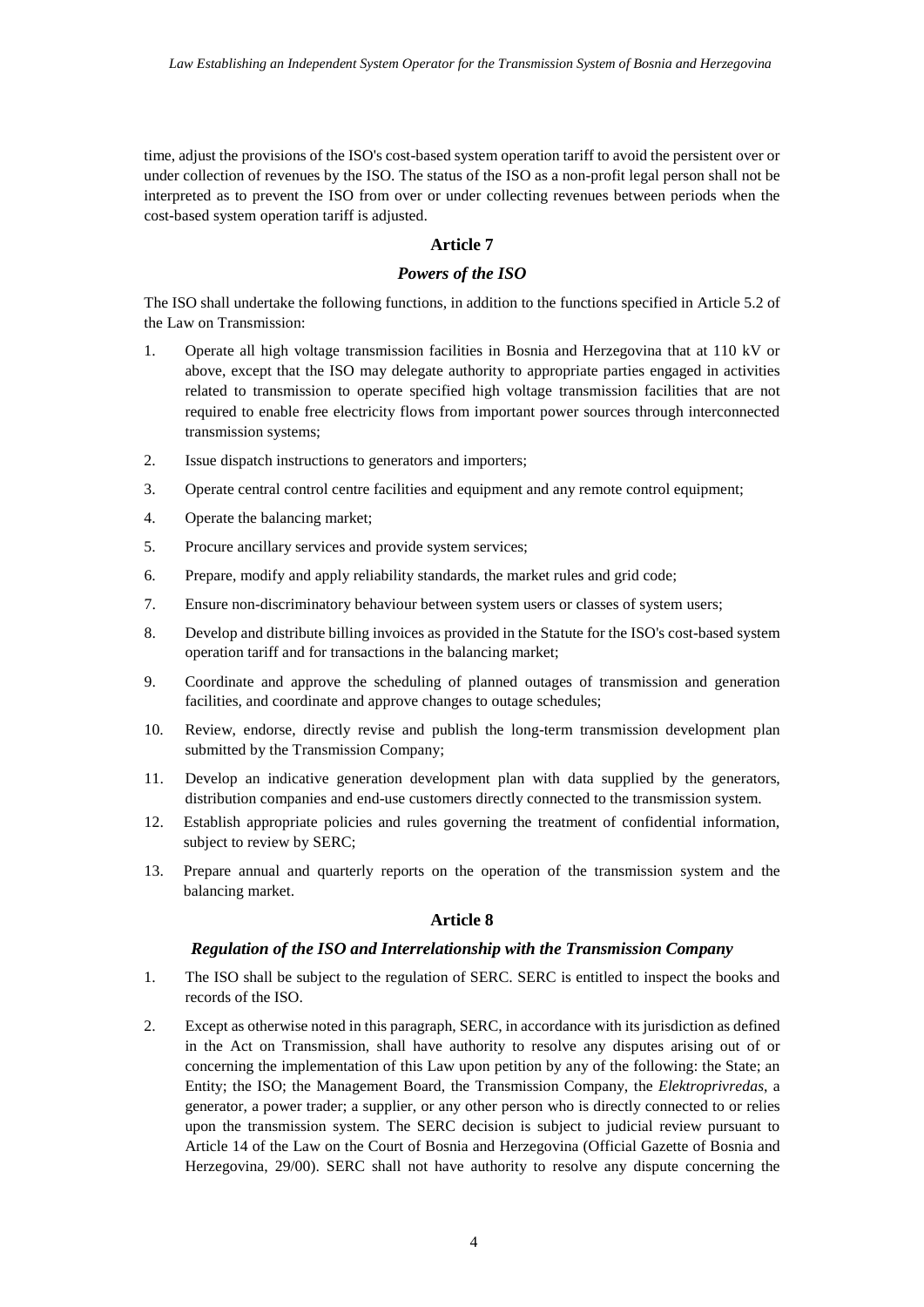exercise of authorities granted in Article 47 (Extraordinary Formation Powers of Independent Member) of this Law to the Independent Member.

3. The ISO and the Transmission Company shall cooperate and coordinate in order to address and resolve issues related to the implementation of this Law and other matters related to the effective operation, maintenance, construction and expansion of the transmission system, consistent with regulation by SERC as applicable.

### **Article 9**

#### *ISO Registration*

The ISO shall be registered as a legal person of Bosnia and Herzegovina, in accordance with the Law on Registration of Legal Persons Established by the Institutions of Bosnia and Herzegovina ("Law on Registration") (Official Gazette of Bosnia and Herzegovina, 33/02). The ISO Statute shall be published in the Official Gazette of Bosnia and Herzegovina upon initial adoption, or subsequent amendment.

### **Article 10**

#### *Inter-Entity and State Cooperation*

The State and Entity Governments shall cooperate to address and resolve issues related to the implementation of this Law and other matters related to effective operation and management of the ISO.

## **Article 11**

#### *Owner*

- 1. The owners of the ISO are:
	- a. The Federation of Bosnia and Herzegovina, 71000 Sarajevo, Alipašina br. 41; and
	- b. Republika Srpska, 78000 Banja Luka, Vuka Karadžića br. 4.
- 2. The ownership of the ISO is non-transferable. No stock shall be issued to the owners, and there shall be no General Assembly of Shareholders. The owners shall exercise their ownership rights through the Management Board.

#### **Article 12**

#### *Statute*

The ISO Statute shall set forth, *inter alia,* provisions to regulate ISO activities, establish general rules for the transaction of business by ISO bodies, including provisions on authorities, meeting notice, ISO organisation, decision-making, record keeping and all other matters required for the exercise of their respective duties, as well as the inventory and valuation of ISO assets and liabilities, and ISO financing.

#### **Article 13**

### *The Books of Rules and Code of Ethics*

- 1. The Books of Rules shall regulate, inter alia, detailed procedures, rules and regulations, other than the Statute, regarding employment, finance and accounting, internal organisation and classification of employee positions, as well as detailed technical matters.
- 2. The Code of Ethics shall set forth the ethical obligations and duties of Management Board Members and ISO staff, and shall regulate, inter alia, rules prohibiting the ISO, Management Board Members, managers and employees from having an ownership or financial interest in, or participating in the administrative control of, any market participants, or their affiliates, that are licensed to participate in any activity in the electricity sector. The Code of Ethics may establish a reasonable period to waive any prohibited ownership or financial interest.

## **Article 14**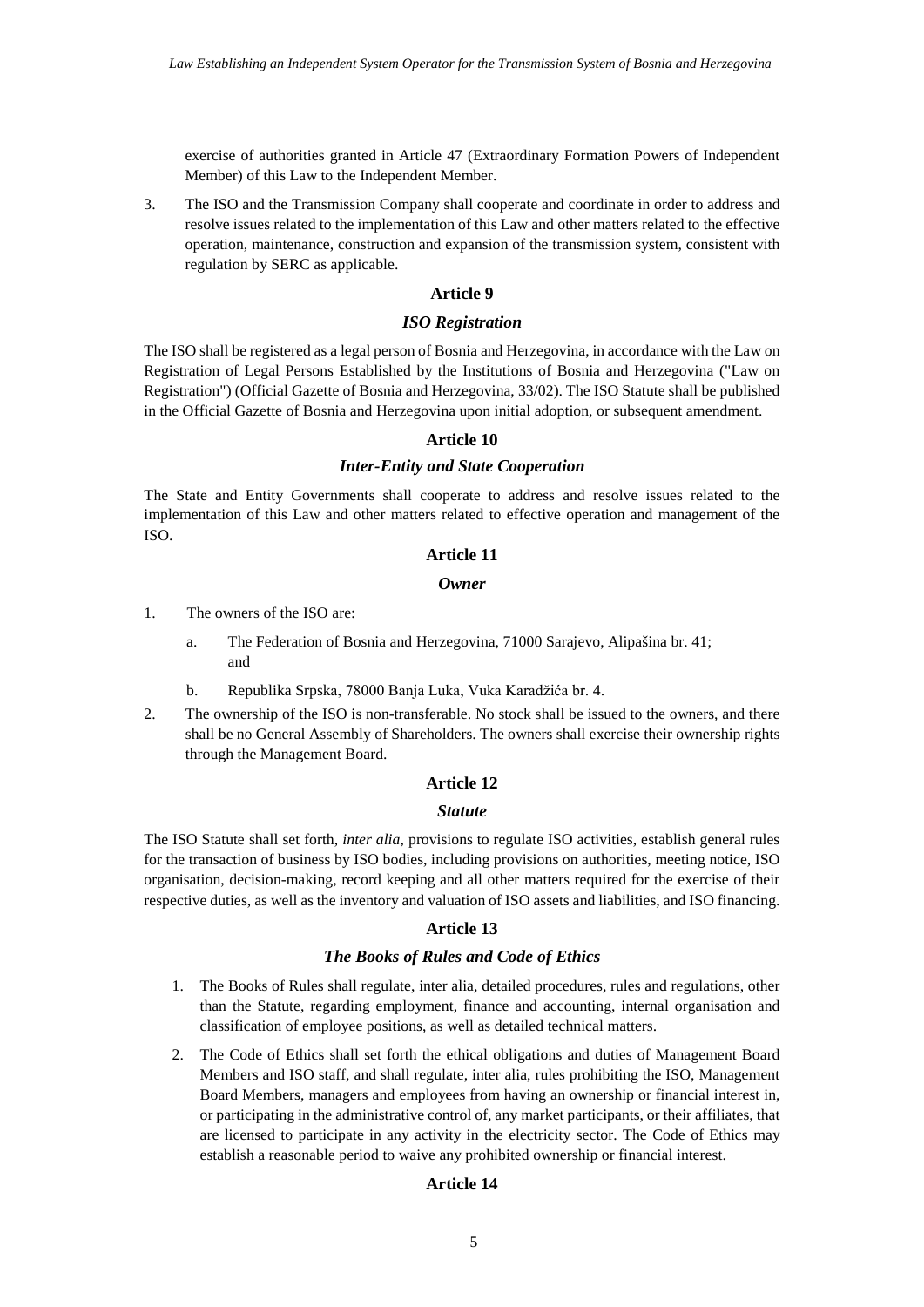## *Financing and Tariff*

- 1. The ISO may, with approval of the Management Board, enter into contracts and agreements to provide for its financing by any means, including, but not limited to, loans, issuance of notes or bonds bearing interest at such rate as it may fix, payable at such time and place and in such manner as it may determine, in any currency, or non-reimbursable grants from international organisations, and which financing shall be subject to approval by SERC as applicable.
- 2. Consistent with Article 4.8 of the Act on Transmission, the ISO shall collect revenues from a cost-based system operation tariff, and other sources, as recommended by the Management Board, and as regulated and approved by SERC. At least sixty (60) days before the beginning of each year or as otherwise defined by SERC, the ISO shall submit its proposed expenditure and revenue requirements for the following year and the fees it proposes to charge under its system operation tariff to SERC for review.

### **Article 15**

#### *Finance, Accounting Records and Annual Report*

- 1. Financial activities of the ISO shall be conducted in accordance with the relevant ISO's Book of Rules, which shall be in accordance with good accounting practices.
- 2. The Management Board shall have the ISO's annual financial statements audited by an independent accounting firm within seventy-five (75) days following the end of the ISO's fiscal year.
- 3. Within ninety (90) days following the end of the ISO's fiscal year, the ISO shall submit an annual report on its business affairs during that fiscal year, including the annual financial statements audited by the independent international accounting firm, to the Council of Ministers, the Governments of the Federation of Bosnia and Herzegovina and Republika Srpska and SERC, and make them available to the public. The annual report shall be signed by the President of the Management Board. The annual report shall be published in the Official Gazette of Bosnia and Herzegovina.

### **Article 16**

#### *Reserves*

The Management Board may create and maintain a reasonable working capital reserve. The reserves may be used to stabilise revenue requirements, to avoid volatility in tariffs, to ensure that the ISO will be able to meet its financial obligations, and to ensure the long-term financial stability and liquidity of the ISO. The working capital reserve shall be deposited with, and managed by, a financial institution having a long-term corporate credit rating by Standard and Poor's of at least Aor the equivalent rating by another recognised international credit rating agency. Additional requirements of the working capital reserve shall be specified in the Statute.

# **Article 17**

## *ISO Bodies*

The governing bodies of the ISO are:

- 1. Management Board;
- 2. Management.

#### **Article 18**

## *Advisory Council*

1. The Management Board shall establish and appoint the members of an Advisory Council. The purpose of the Advisory Council shall be to provide information, feedback and assistance to the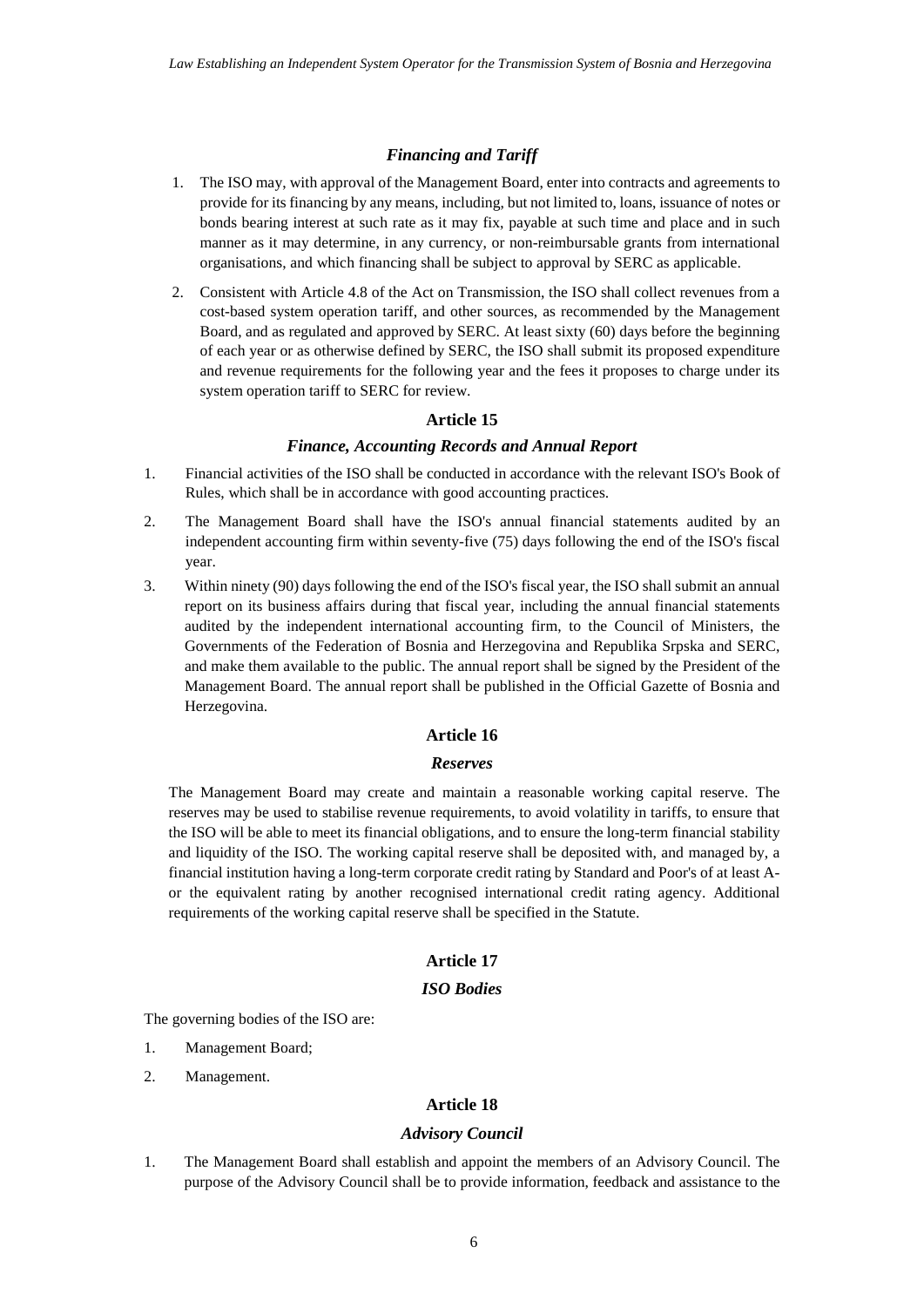Management Board on matters relating to the operation of the transmission system and the balancing market. The Advisory Council shall not have oversight responsibilities with respect to decisions of the Management Board but rather shall serve as an information resource and a means for providing the viewpoints of a broad spectrum of parties with an interest in the operation of the transmission system and balancing market and the development of a competitive electricity market. The Advisory Council shall be composed of approximately 12 members representing a broad spectrum of interests, including for purposes of illustration but not by way of mandate or limitation, individuals representing the following viewpoints:

- a) residential consumer;
- b) commercial or industrial consumer;
- c) market participants;
- d) economic;
- e) engineering;
- f) legal;
- g) academic.
- 2. The Management Board shall establish a Book of Rules for the Advisory Council providing for, among other things, the appointment of a Chair and requiring not less than three (3) meetings per year between the Management Board and the Advisory Council. The ISO shall provide the Advisory Council with such administrative support as may be necessary for the Council to perform its functions. The Advisory Council shall have no staff or budget and the members shall serve without pay, provided, however, that the ISO shall reimburse Advisory Council members for reasonable out-of-pocket expenses incurred in attending Advisory Council meetings. The reasonableness of out-of-pocket expenses shall be determined by the ISO at its sole discretion.

#### **Article 19**

#### *Technical Committees*

The ISO shall establish technical committees for purposes of providing market participants the opportunity to review and comment on the preparation and modification of the grid code and market rules. The ISO shall provide public notice of technical committee meetings and such meetings shall be open to all market participants. The ISO may not, except in the event of exigent circumstances requiring immediate action, implement changes to the grid code and market rules without prior consultation with the applicable technical committee.

# **Article 20**

### *A Special Annual Session of Management Board*

A special session of the Management Board shall be convened annually under the chairmanship of the President of the Management Board. The time and place for holding the session shall be fixed in accordance with the Statute and Rules of Procedures. A public notice of the session shall be issued at least twenty (20) business days before the date of the meeting.

# **Article 21**

#### *Inspection of ISO Records*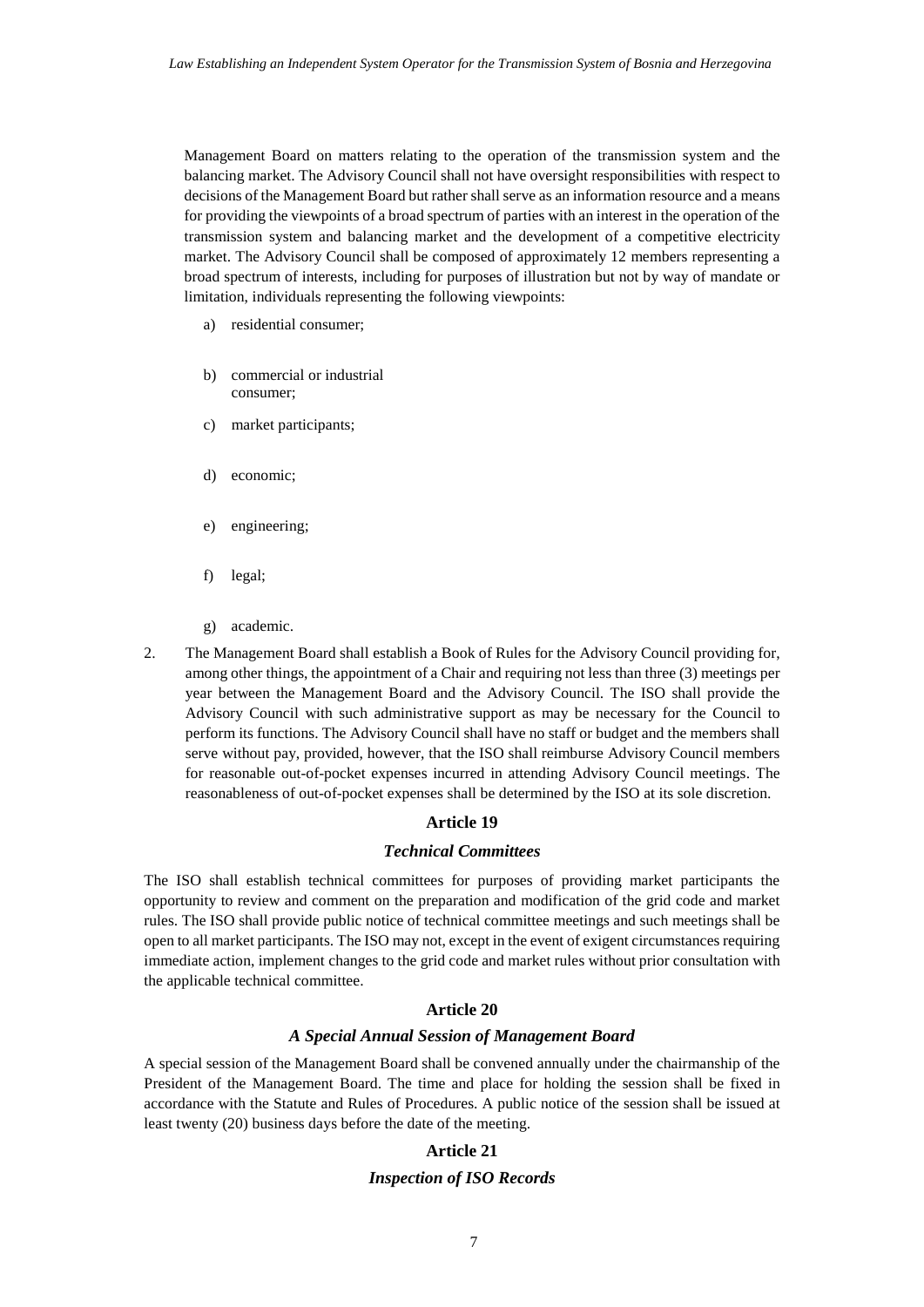The owners of the ISO and SERC are entitled to inspect the books and records of the ISO, as are other parties upon approval of the Management Board and in accordance with the Statute*.*

#### **Article 22**

## *Management of the ISO*

Subject to the provisions of this Law, the business and affairs of the ISO shall be supervised by a Management Board and managed by a General Director and his or her designees.

#### **Article 23**

## *Authority of the Management Board*

The Management Board shall have the following authorities:

- 1. Adoption of the Statute and amendments thereof *;*
- 2. Approval or rejection of annual financial statements;
- 3. Appointment of the General Director and, on his proposal, members of Management;
- 4. Decision-making on increase or decrease of the level of working capital reserves;
- 5. Decision-making on investments of more than 500,000 EUR;
- 6. Approval of the long-term transmission development plan submitted by the Transmission Company;
- 7. Approval and issuance of the ISO's annual report;
- 8. Development of guidelines to the General Director regarding performance of business policy and duties;
- 9. Approval or rejection of financial reports other than the annual financial statements;
- 10. Approval and implementation of annual plans regarding the operation of the ISO;
- 11. Decision-making on issues presented by the General Director and other high level ISO members of Management;
- 12. Adoption of the ISO Books of Rules and Code of Ethics;
- 13. All filings for ISO registration under the Law on Registration*,*  as well as all actions necessary for ISO formation, as provided by this Law;
- *14.* Proposals with regard to tariff filings with the SERC; and
- 15. Decision-making on other issues within its authorities in accordance with the Statute*.*

#### **Article 24**

#### *Decision-making of the Management Board*

A simple majority vote of those Members of the Management Board present and voting at a Management Board meeting conducted in accordance with Article 29 (Management Board Meetings) of this Law shall constitute decisions and acts of the Management Board, except that decisions on approval of the long-term transmission development plan prepared by the Transmission Company must be unanimous. In the event that a unanimous decision on approval of the transmission development plan is not achieved, a deadlock shall be declared automatically, and the Independent Member, as identified in Article 25 of this Law shall cast the single deciding vote in order to resolve the deadlock.

#### **Article 25**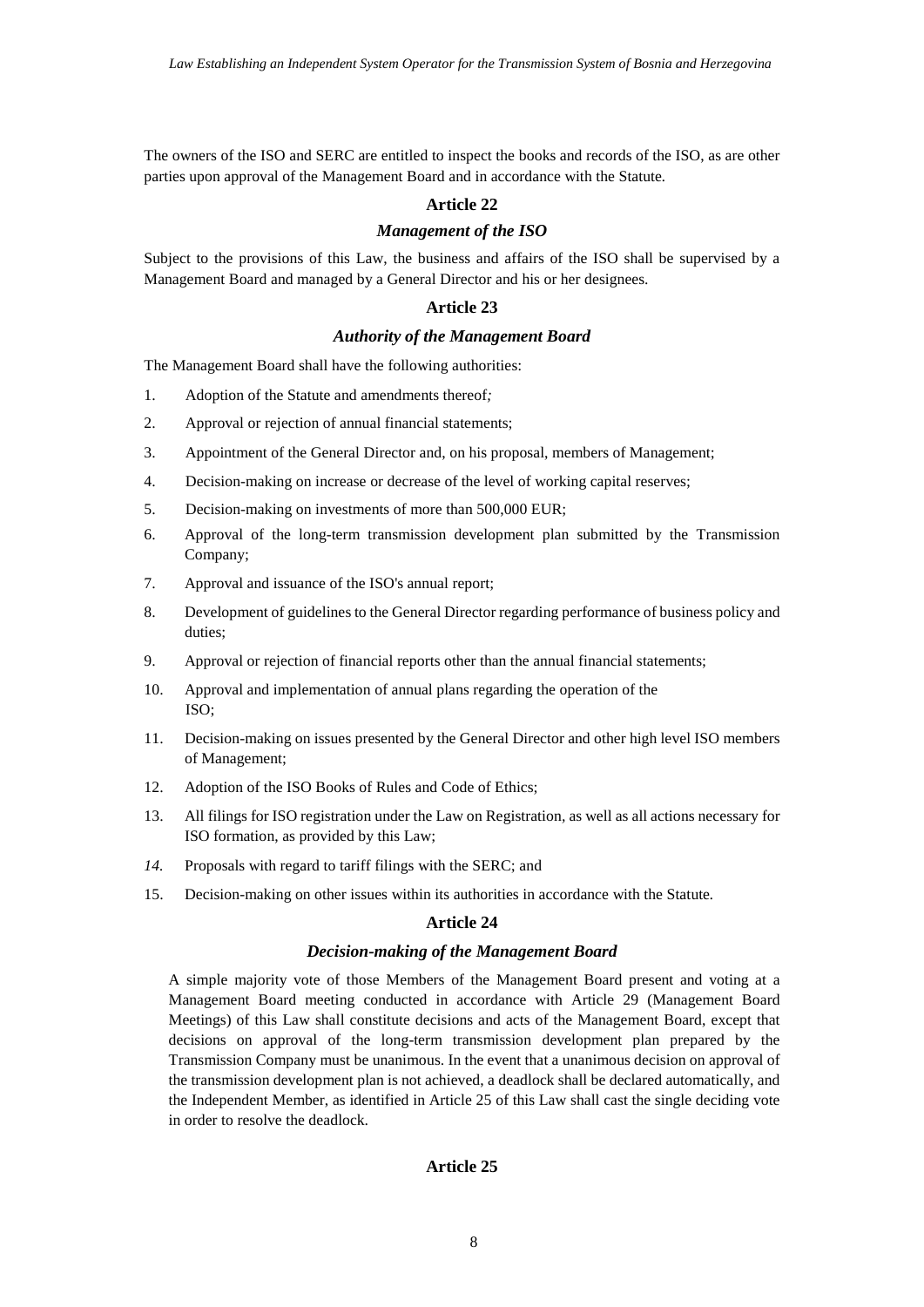## *Management Board Appointment*

- 1. The Management Board shall consist of seven (7) full voting Members with equal representation of constituent peoples in BiH and one (1) Independent Member,
- 2. The one (1) Independent Member with voting powers as set forth in Article 24 (Decision-making of the Management Board) of this Law shall be nominated by the Entity Government and appointed by the Council of Ministers. Article 48 (Independent Member Appointment and Status during Transition Period) shall control the appointment of the initial Independent Member. After the transition period, the Independent Member may be a citizen of any country. The term of the Independent Member shall be five years.
- 3. The seven full voting Management Board Members shall be nominated by the Entities. The allocation of Management Board appointments between the Entities shall be proportional to the net value of assets contributed by each Entity to the Transmission Company, as determined in the Statute of the Transmission Company.
- 4. The Government of the Federation of Bosnia and Herzegovina shall nominate the Management Board Members from the Federation of Bosnia and Herzegovina. The Government of Republika Srpska shall nominate the Management Board Members from Republika Srpska. The Council of Ministers shall vote to accept or reject the nominees. All initial Management Board Member appointments shall be completed consistent with Article 40 (Appointment and Initial Meeting of the Board).
- 5. The allocation of initial Management Board appointments and terms between the Entities shall be staggered as follows:
	- a. Two Members, one nominated by the Government of the Federation of Bosnia and Herzegovina and one nominated by the Government of Republika Srpska, for five (5) years
	- b. Two Members, one nominated by the Government of the Federation of Bosnia and Herzegovina and one nominated by the Government of Republika Srpska, for four (4) years
	- c. Two Members, one nominated by the Government of the Federation of Bosnia and Herzegovina and one nominated by the Government of Republika Srpska, for three (3) years
	- d. One Member nominated by the Government of the Federation of Bosnia and Herzegovina, for two (2) years
- 6. Successor Management Board Members shall be appointed promptly in the manner set forth in this Article.
- 7. The nominations and appointments shall be made in accordance with the applicable Law on Ministerial, Council of Ministers and other Appointments (Official Gazette of Bosnia and Herzegovina, 07/03).
- 8. The provisions of Article 5.1 of the Law on Transmission providing for representatives of the owners of Transmission Company to be Members of the ISO's Management Board are repealed.

# **Article 26**

## *Terms of the Members of the Management Board*

- 1. The terms of the initial appointments of Management Board Members shall be staggered, as set forth in Article 25 (Management Board Appointment) of this Law.
- 2. Each Member of the Management Board shall hold office until the expiration of the term for which he or she is appointed or until the appointment of his or her successor, or until removal in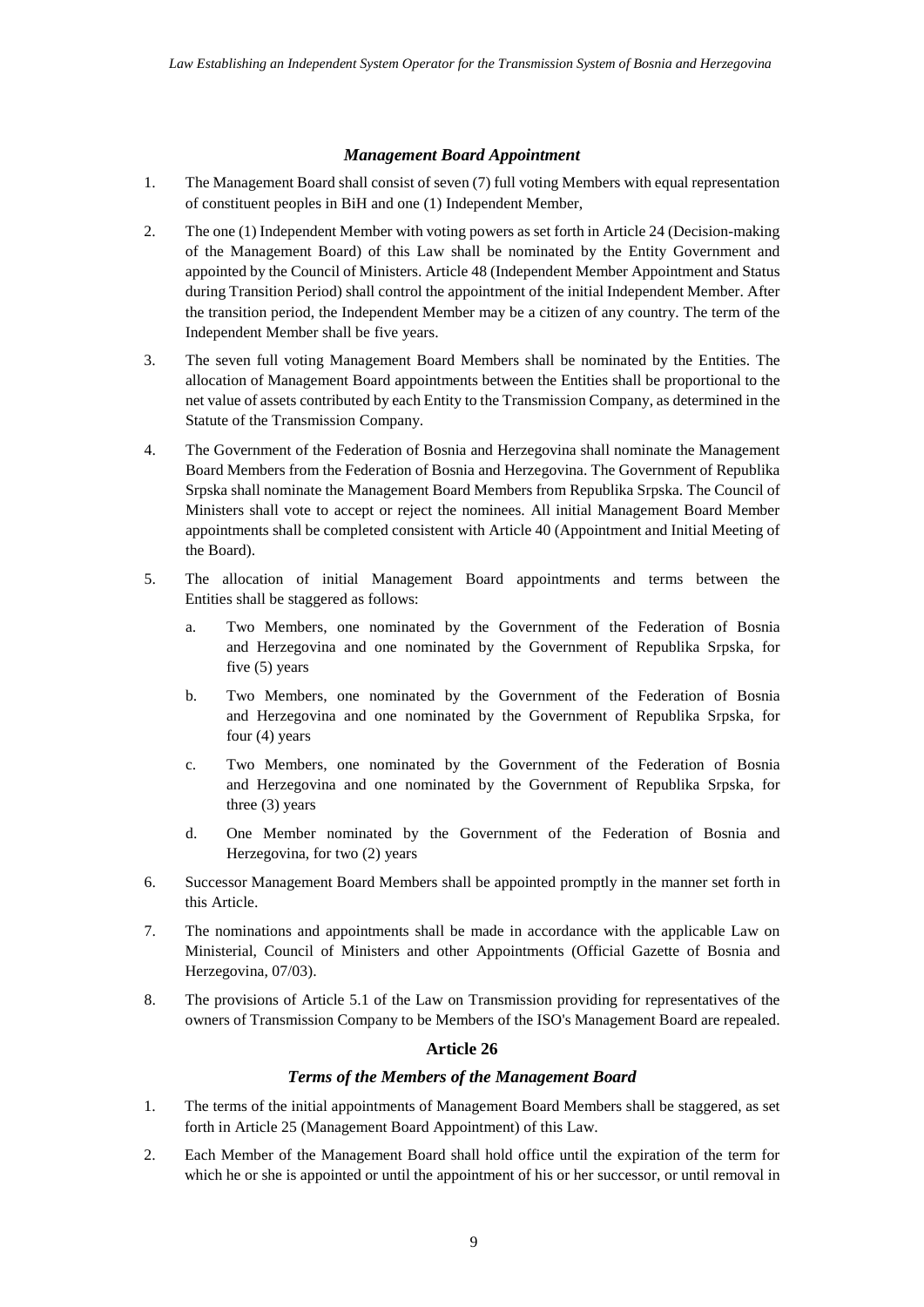accordance with Article 28 (Removal of Management Board Members and General Director) of this Law.

3. After the initial term, Management Board appointments shall be for a term of five (5) years. No Management Board Member shall serve for more than two (2) terms.

## **Article 27**

### *Qualifications of Members of the Management Board and General Director*

- 1. Management Board Members shall have a university degree in technical, economic or legal fields or its equivalent, and shall have demonstrated significant experience and professional competence in the area of electricity transmission, electricity services, electricity sector legal restructuring, electricity sector reform, privatisation, finance, accounting, competition, markets, regulation, or the electricity services needs of the users of the transmission system.
- 2. A person shall not be qualified to serve as a Management Board Member or the General Director if he or she:
	- a) has been convicted of criminal acts and economic offences incompatible with the duty of a Management Board Member or a General Director;
	- b) is barred by law from performing other duties;
	- c) is over sixty-five (65) years of age on the day of appointment or any renewal thereof;
	- d) has a conflict of interest as defined in the Code of Ethics, or has violated the Code of Ethics.
- 3. Members of the professional management of the ISO, including the General Director, may not serve simultaneously as Members of the Management Board of the ISO.

### **Article 28**

## *Removal of Management Board Members and General Director*

- 1. A Management Board Member or the General Director of the ISO may be recalled or his or her resignation accepted by the appointing body before the Member's term has expired in the following cases:
	- a) Illness, death or incapacity rendering individual unable to perform his or her duties;
	- b) Conviction of a crime punishable by imprisonment;
	- c) Conflict of interest, as defined in the Code of Ethics or Law on Conflict of Interests in Governmental Institutions of Bosnia and Herzegovina (Official Gazette of Bosnia and Herzegovina, 16/02), or other violation of the Code of Ethics;
	- d) Non-performance of duties, or illegal or gross negligent behaviour.
- 2. A Member of the Management Board may submit a voluntary resignation.

## **Article 29**  *Management*

# *Board Meetings*

- 1. The time and place for holding meetings of the Management Board shall be fixed in accordance with the Statute and Rules of Procedures, but shall be held at least quarterly.
- 2. Meetings of the Management Board may be convened by the President of the Management Board, or by any two Members. A meeting must be attended by a quorum of four (4) Management Board Members, other than the Independent Member, at all times in order to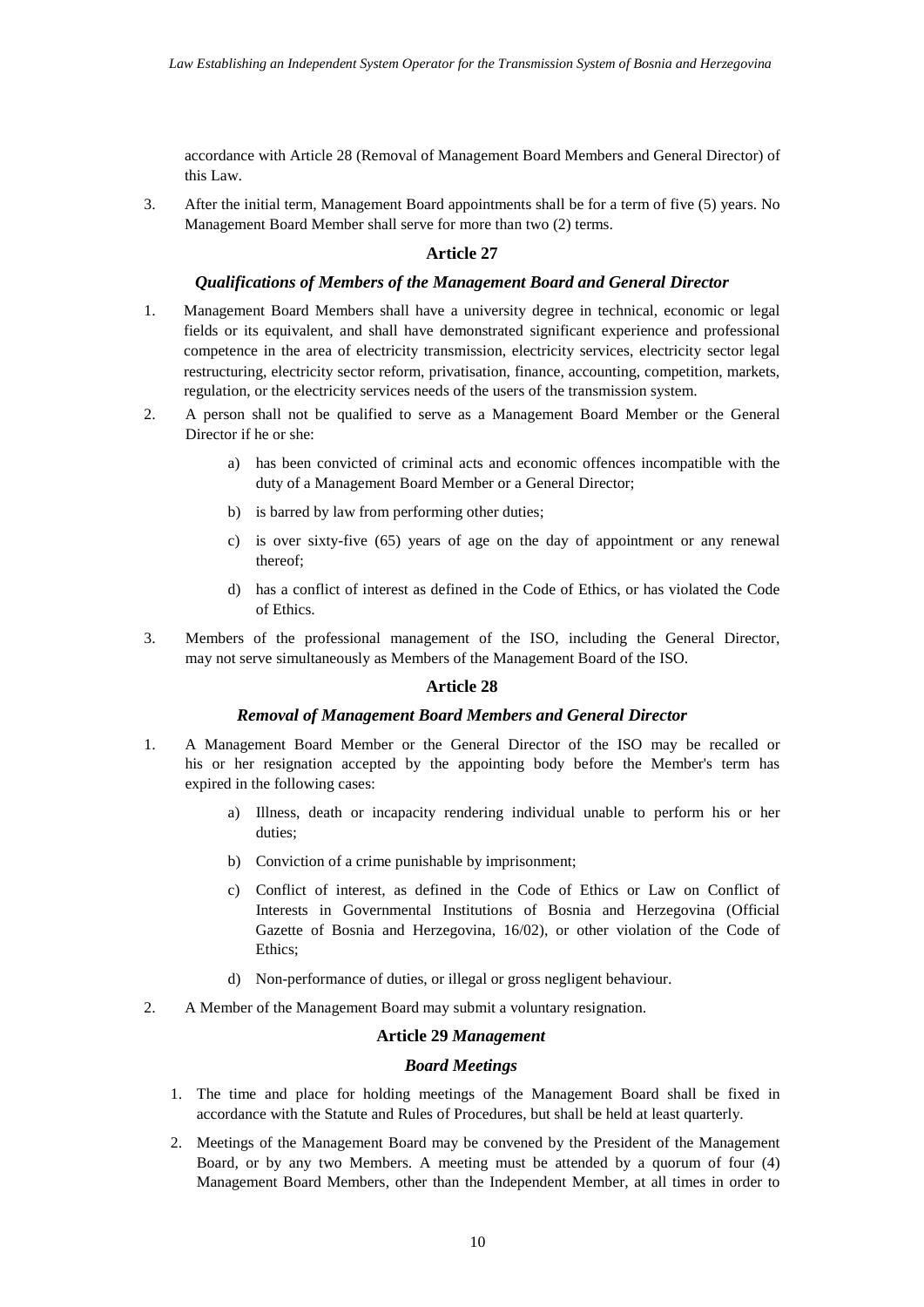transact business. Notice of the meeting shall be given at least three (3) business days before the meeting, unless a Member signs a waiver of notice before or during such meeting, in which case prior notice is not required.

#### **Article 30**

### *Duty of Management Board Members*

- 1. The Members of the Management Board of the ISO shall exercise their powers and discharge their duties in good faith with a view to the interest of the ISO and of the owners and with that degree of diligence, care and skill which ordinarily prudent persons would exercise under similar circumstances in like positions. The Members of the Management Board have a fiduciary duty to the ISO. In discharging their duties, the Management Board Members may in all cases rely upon financial statements of the ISO certified in writing by an independent international accounting firm to reflect fairly the ISO's financial condition, or reported to the Management Board by the General Director or the director with primary responsibility for financial issues.
- 2. Members of the Management Board shall notify the Board of their personal interests in any other institution, whether by ownership or position, or any other personal interests, whether or not those interests would bring them into conflict with those of the ISO. The non-disclosing Members of the Management Board shall determine if the interests require withdrawal of the disclosing Member from voting on any matter. An annual report on this matter shall be sent to the Prime Ministers of the Federation and Republika Srpska Governments, the Prime Minister of the Government of Bosnia and Herzegovina, and SERC.
- 3. The Members of the Management Board cannot be sued by reason of official acts done in good faith in the exercise of their functions. The ISO shall indemnify, in accordance with the Statute and Books of Rules, a Member of the Management Board or qualifying director for any legal action arising out of such person's services, executed in good faith, as a Member or qualifying director, in accordance with the Statute and Books of Rules.

#### **Article 31**

## *Committees and Positions of Management Board Members*

- 1. The Management Board, by majority vote, may appoint from among its Members an executive committee and other committees, each consisting of two or more Members. The Management Board may delegate to such committee or committees any part or all of the authority of the Board, except as otherwise provided by the Statute. The structure, composition and duties of such committees or the functions of individual Management Board Members shall be set forth in the Rules of Procedures.
- 2. The President of the Management Board shall be elected by the Management Board Members by simple majority vote, and all other positions on the Board shall be elected by vote of the Management Board Members, as set forth in the Statute.

#### **Article 31a**

#### *Management of ISO*

Management of ISO is made up of the General Director and Members of Management, in which there is equal representation of the constituent peoples in Bosnia and Herzegovina.

Responsibility and work methods of the Management are regulated by the Statute and ISO Books of Rules.

#### **Article 32**

#### *General Director Appointment Process*

The Management Board shall appoint a General Director of the ISO on the basis of an open competition and transparent hiring process.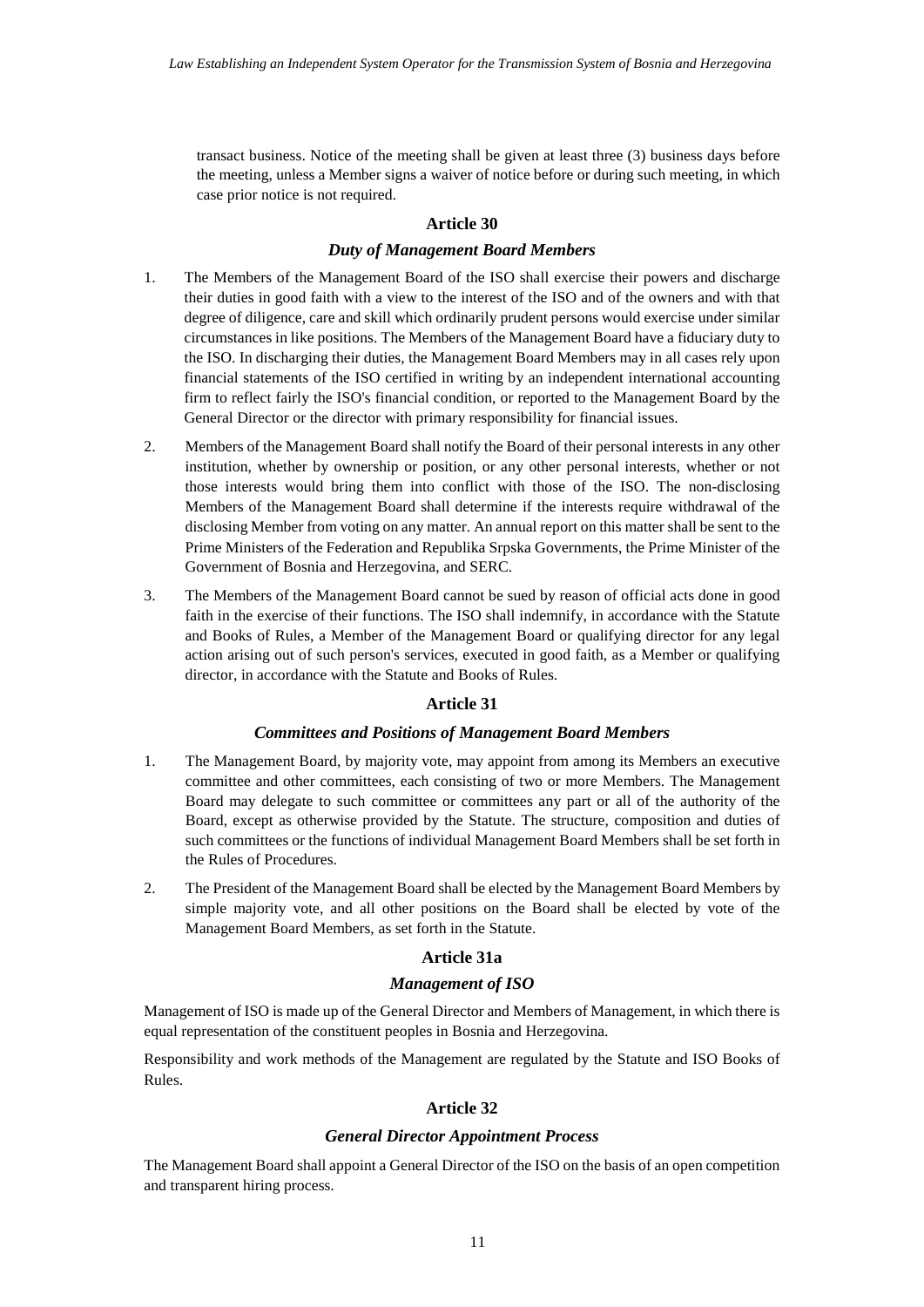The General Director and President of the Management Board cannot be from the same group of constituent peoples.

#### **Article 33**

#### *Authority of the General Director*

- 1. The General Director is responsible for:
	- a) Management of the ISO's programs, services and staff.
	- b) Organisation and management of business activities;
	- c) Issuance of business policies;
	- d) Direction and supervision of legal work;
	- e) Direction and implementation of business plans and development;
	- f) Development of the proposed Books of Rules and Code of Ethics to be submitted to the Management Board for approval;
	- g) Implementation of Management Board decisions;
	- h) Decision-making on organisational matters, including the appointment and release of directors of the ISO, in accordance with the Statute and Books of Rules;
	- i) Preparation of the quarterly and annual report on business activities, for review by the Management Board;
	- j) Issuance of the Books of Rules and other corporate acts and rules other than the Statute;
	- k) Representation of the ISO in legal disputes;
	- $\mathbf{I}$ Carrying out duties the Board considers appropriate and which are activities required for effective functioning of the ISO, in accordance with this Law, the Statute and the Books of Rules.
- $2^{\circ}$ The General Director is assisted by Members of the Management in managing and conducting business activities.
- 3. The General Director shall exercise his or her powers and discharge his or her duties in good faith with a view to the interest of the ISO and of the owners and with that degree of diligence, care and skill which ordinarily prudent persons would exercise under similar circumstances in like position.
- 4. The General Director shall notify the Management Board whenever his or her personal interests in another business, whether by ownership or position, or any other personal interest, conflict with that of the ISO. The Management Board shall determine if the potential conflict requires the General Director to delegate all decision-making responsibility for matters related to that potential conflict of interest to another director of the ISO.

### **Article 34**

## *Term of General Director*

The General Director shall serve for four (4) years, unless removed in accordance with Article 28 (Removal of Management Board Members and General Director) or Article 35 (Removal), and may be reappointed for one additional consecutive four (4) year term. No individual may serve more than eight (8) years as General Director.

#### **Article 35**

#### *Removal*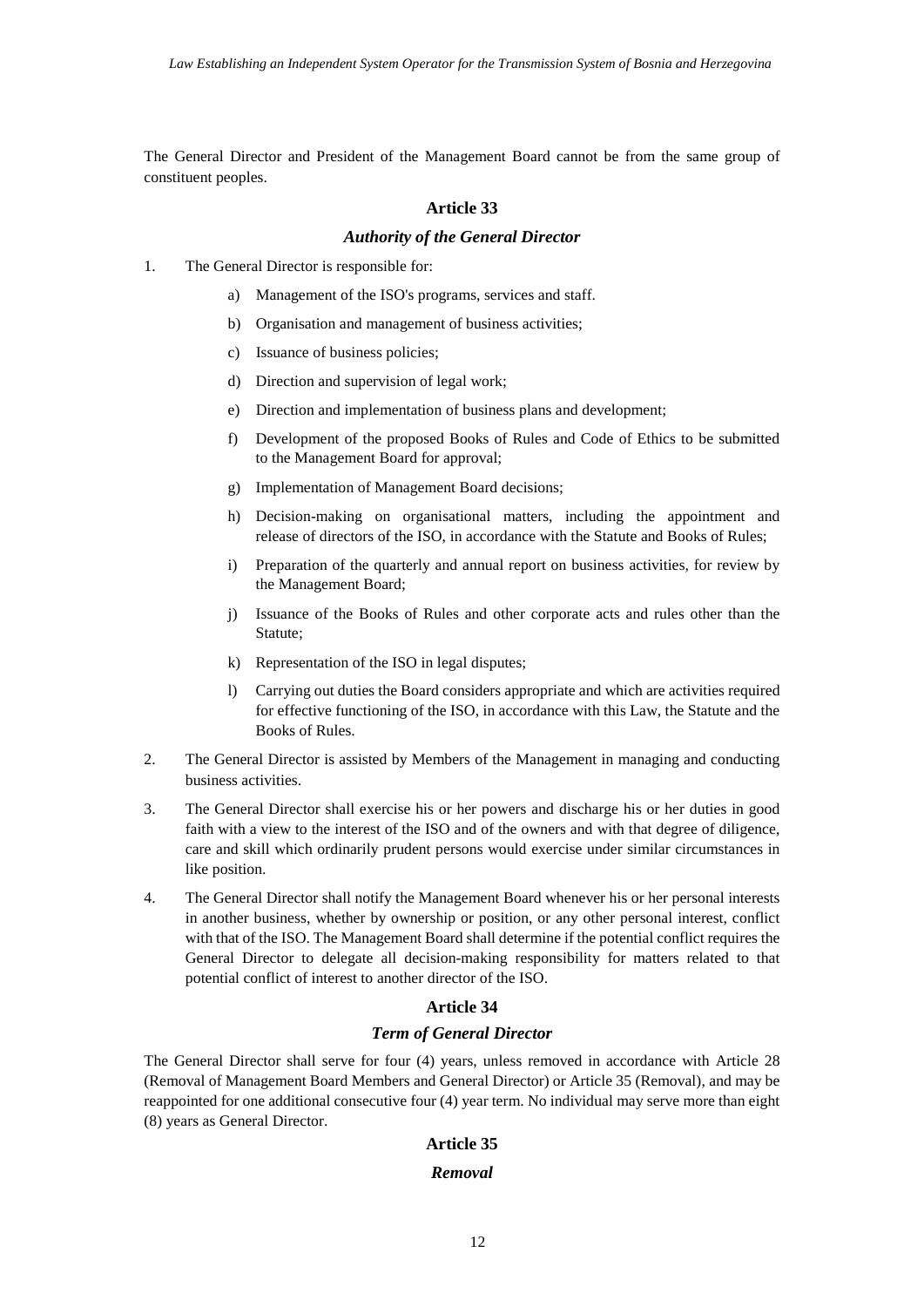The General Director may be removed from his or her position by the Management Board for the reasons set forth in Article 28 (Removal of Management Board Members and General Director).

## **Article 36**

## *Dissolution*

- 1. The Council of Ministers, the Government of Republika Srpska or the Government of the Federation of Bosnia and Herzegovina may initiate dissolution of the ISO. The approval of SERC shall be required prior to the commencement of the process to dissolve the ISO.
- 2. Within three (3) days following the initiation of dissolution and receipt of approval from SERC for such dissolution, a notice of the ISO's intent to dissolve shall be filed in accordance with the Law on Registration.
- 3. Subsequent to filing the notice of intent to dissolve, the ISO shall be dissolved in accordance with the procedures established by the Management Board and the applicable legislation governing the dissolution of companies registered under the Law on Registration.

# **II TRANSITIONAL PROVISIONS**

## **Article 37**

## *Relationship to other Laws*

- 1. This Law is based on provisions of the Law on Transmission*.* All provisions set forth in this Law supersede dates, schedules and requirements in the Law on Transmission*,*  or any other laws or regulations existing prior to the passage of this Law, which may conflict directly with provisions herein.
- 2. Except as otherwise provided by this Law, until such time as the laws and regulations of Bosnia and Herzegovina on issuance and registration of shares, dissolution, and other legal issues necessary for the effective functioning of the ISO are enacted, the laws and regulations of the Federation of Bosnia and Herzegovina and Republika Srpska shall apply, in accordance with the Statute*.* In the event of a conflict of laws in matters arising from contract, the Statute will designate the governing legal regime. In the event of conflict of law in non-confidential matters, *inter alia*, taxation and expropriation, the principle of territoriality shall apply.
- 3. Upon the entry into force of laws governing the issues referenced in paragraph 2 of this Article, Entity laws and regulations shall cease to apply.

# **Article 38**

### *Transitional Operation*

During the period beginning on the date of entry into force of this Law and ending on the date of ISO registration under Article 5 (ISO Formation and Transfer of Assets and Liabilities) of this Law, ZEKC may exercise the obligations and responsibilities assigned to the ISO under this law.

## **Article 39**  *Transition*

# *of Employment*

- 1. Effective upon the date of registration of the ISO, all employees employed to perform activities related to ZEKC, an association of the *Elektroprivredas*, shall become employees of the ISO.
- 2. Nothing in this Article shall limit the discretion of the Management Board or General Director to terminate or to modify job responsibilities, benefits and compensation for any ISO employee, consistent with the provisions of this Law.

### **Article 40**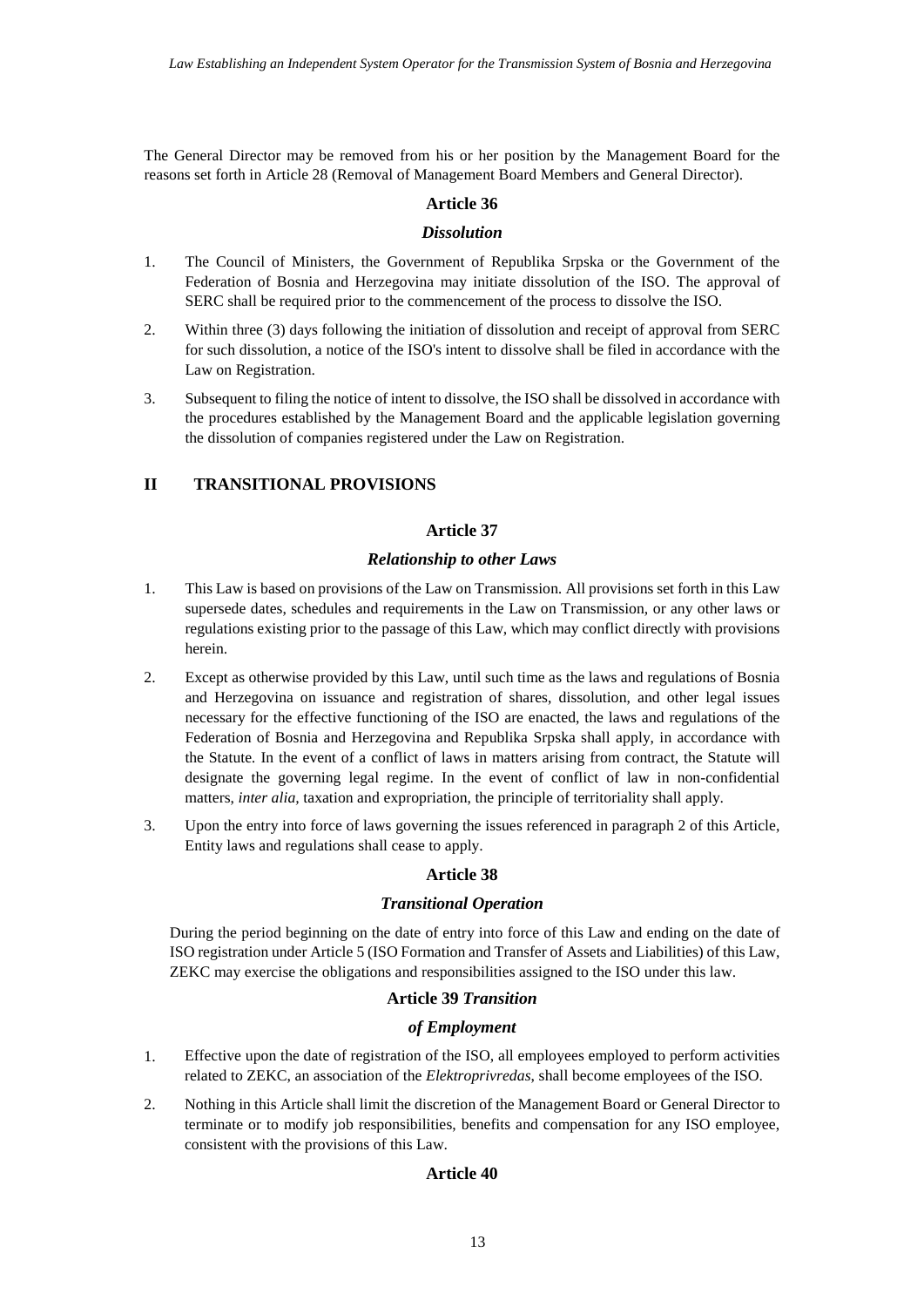# *Appointment and Initial Meeting of the Management Board*

- 1. Initial appointments to the Management Board shall be made no later than ninety (90) days after the entry into force of this Law.
- 2. The Management Board shall meet within ten (10) days of its appointment.
- 3. The oldest Member of the Management Board shall serve as temporary President for the purpose of convening the initial meeting of the Management Board and will serve until the Management Board elects a President. At the first meeting, the Management Board shall: (i) take all necessary actions to finalise the inventory, employment and valuation decisions, and (ii) set an initial budget for all costs that will be incurred by the Management Board to form the ISO prior to registration and shall submit this budget to SERC for approval consistent with Article 42 (ISO Formation and Application for SERC Approval) of this Law.

# **Article 41**

# *Appointment of General Director*

The General Director shall be appointed by the Management Board no later than 45 days following the initial meeting of the Board.

# **Article 42**

# *ISO Formation Costs and Application for SERC Approval*

- 1. No later than thirty (30) days following the initial meeting of the Management Board, the Management Board shall submit a proposed invoice for costs of ISO Formation, with a proposed formation budget, to the Public Utility *Elektroprivreda Bosne i Hercegovine*, the Public Enterprise *Elektroprivreda Republike Srpske* and Public Utility for Generation, Transmission and Distribution of the Electric Power, *Elektroprivreda Hrvatske zajednice Herceg-Bosne*. The *Elektroprivredas* shall be responsible for payment of the costs of ISO formation, to be allocated in proportion to the relative value of the assets, net of liabilities, contributed by that *Elektroprivreda* to the ISO. If the proportional contribution amounts are uncertain, then the proposed invoice may be a one-third share for each of the three *Elektroprivredas*, so long as an appropriate final adjustment of costs is made following completion of ISO formation. The Management Board may submit a revised invoice for costs to the three *Elektroprivredas* for supplemental costs in order to address cost increases due to delay or any other reasonable cause.
- 2. If the three Elektroprivredas agree with the invoice for costs, they promptly shall pay their respective share of the formation costs.
- 3. If the three *Elektroprivredas* do not pay their proportional share of the Invoice for Costs presented by the ISO Management Board within thirty (30) days of submittal, the dispute shall be referred promptly to the expedited arbitration procedure described in this Article. This arbitration procedure shall be the exclusive remedy for any dispute concerning formation costs under this Article.
- 4. To initiate expedited arbitration concerning formation costs, the ISO Management Board or the *Elektroprivredas* shall submit the invoice for costs to the Minister of Energy, Industry and Mining of the Federation of Bosnia and Herzegovina and the Minister of Industry, Energy and Development of Republika Srpska. The two Ministers shall select a mutually agreeable third arbitrator within a period of 30 days from the filing of the first application for arbitration following the end of the transition period. If the two Ministers have not selected the third arbitrator in a timely manner, then the Council of Ministers of Bosnia and Herzegovina will have an additional 30 days to choose the third arbitrator. In the event that the Council of Ministers does not choose the third arbitrator in a timely manner, then the High Representative may decide to appoint the third arbitrator. The Management Board and the *Elektroprivredas* shall cooperate fully as a party in the arbitration proceedings. The arbitration shall be concluded on an expedited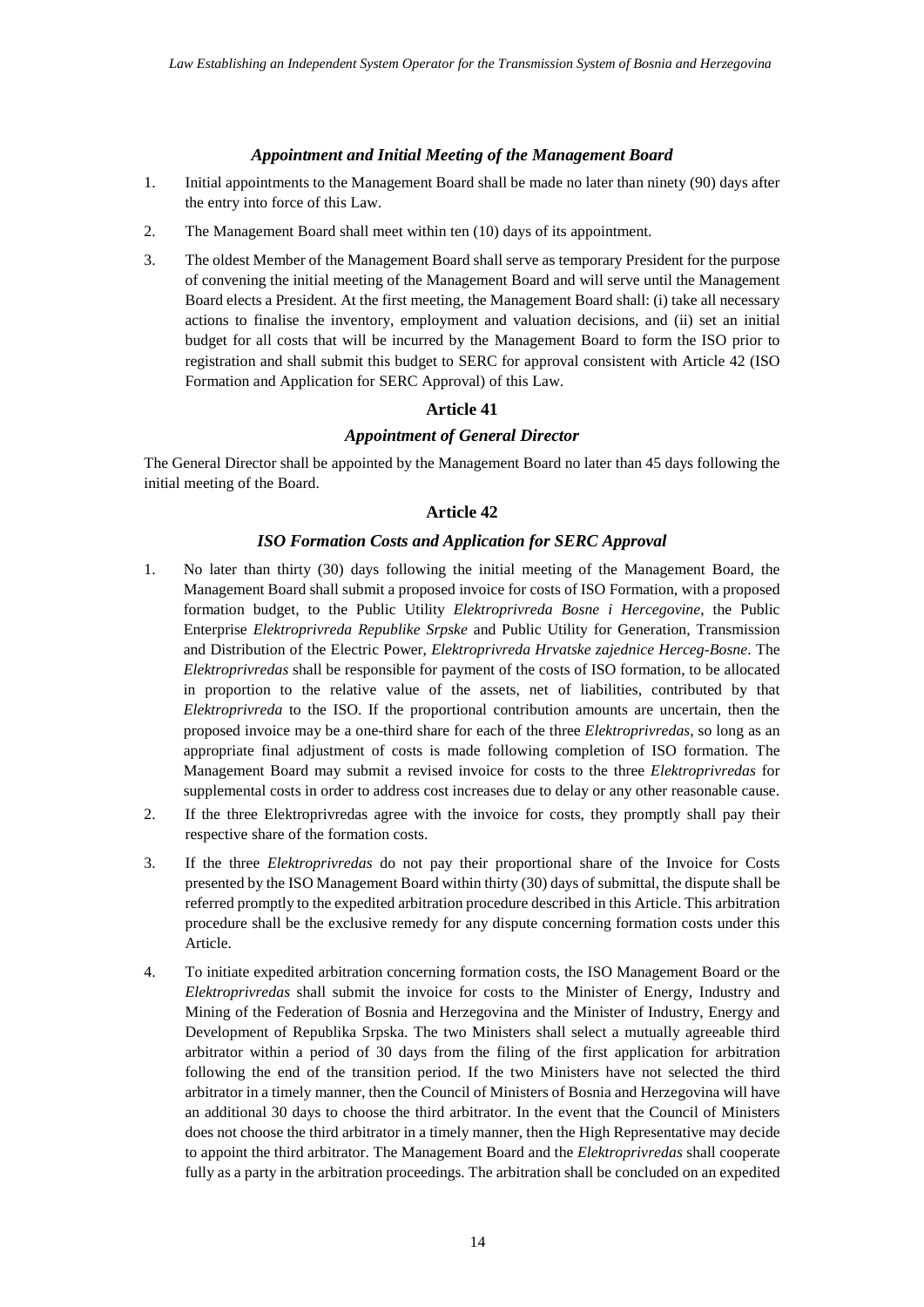basis within 30 days of appointment of the third arbitrator. The arbitration decision shall be based upon a majority vote of the three arbitrators. The decision shall be final and binding on the ISO and the *Elektroprivredas* and their generation or distribution successors, and there shall be no right of judicial appeal against the arbitration decision.

5. Within sixty (60) days of the initial meeting of the Management Board, the Board shall file with SERC an application for approval of initial tariffs. SERC shall issue a decision setting an interim tariff within sixty (60) days of filing of the application, and that decision may include conditions for future adjustments of the tariff.

# **Article 43**

## *Adoption of the Statute*

Within forty-five (45) days of the issuance of the final SERC decision with respect to the application for approval of initial tariff, the Management Board shall approve the Statute. The Statute and any amendment thereto shall be published in the Official Gazette of Bosnia and Herzegovina.

# **Article 44**

# *Approval of the Books of Rules and Code of Ethics*

Within ninety (90) days of the appointment of the General Director, the General Director shall propose and the Management Board shall approve the Books of Rules and the Code of Ethics of the ISO, to promote the effective functioning of the ISO.

# **Article 45**

# *ISO Registration and Initial Operations*

- 1. Within ten (10) days of approval of the Statute, the Management Board shall file an application for registration of the ISO. Such application shall comply with all requirements of the Law on Registration.
- 2. The Management Board shall take all actions reasonably necessary to assure that the *Elektroprivredas* and Transmission Company cease activities that are delegated exclusively to the ISO pursuant to Article 7 (Powers of the ISO) of this Law after registration and commencement of operations of the ISO. In addition, the Management Board shall take all actions reasonably necessary to assure that all assets, liabilities and employees necessary for the ISO to operate are transferred to the ISO from the *Elektroprivredas* as intended by Article 5 (ISO Formation and Transfer of Assets and Liabilities) and Article 39 (Transition of Employment) of this Law.

# **Article 46**

# *Duration of Transition Period*

1. The transition period shall commence on the effective date of this Law and shall end when: (i) all transfers of assets, liabilities and employees necessary for the ISO to operate contemplated by Articles 5 (ISO Formation and Transfer of Assets and Liabilities) and Article 39 (Transition of Employment) of this Law have been completed; (ii) the ISO has been registered under Article 8 (Registration of the ISO and Inter-Relationship with the Transmission Company) of this Law; and (iii) four Management Board Members, in addition to the Independent Member, have been appointed pursuant to Article 25 (Management Board Appointment) of this Law. After that termination date, the Independent Member shall serve on the Management Board consistent with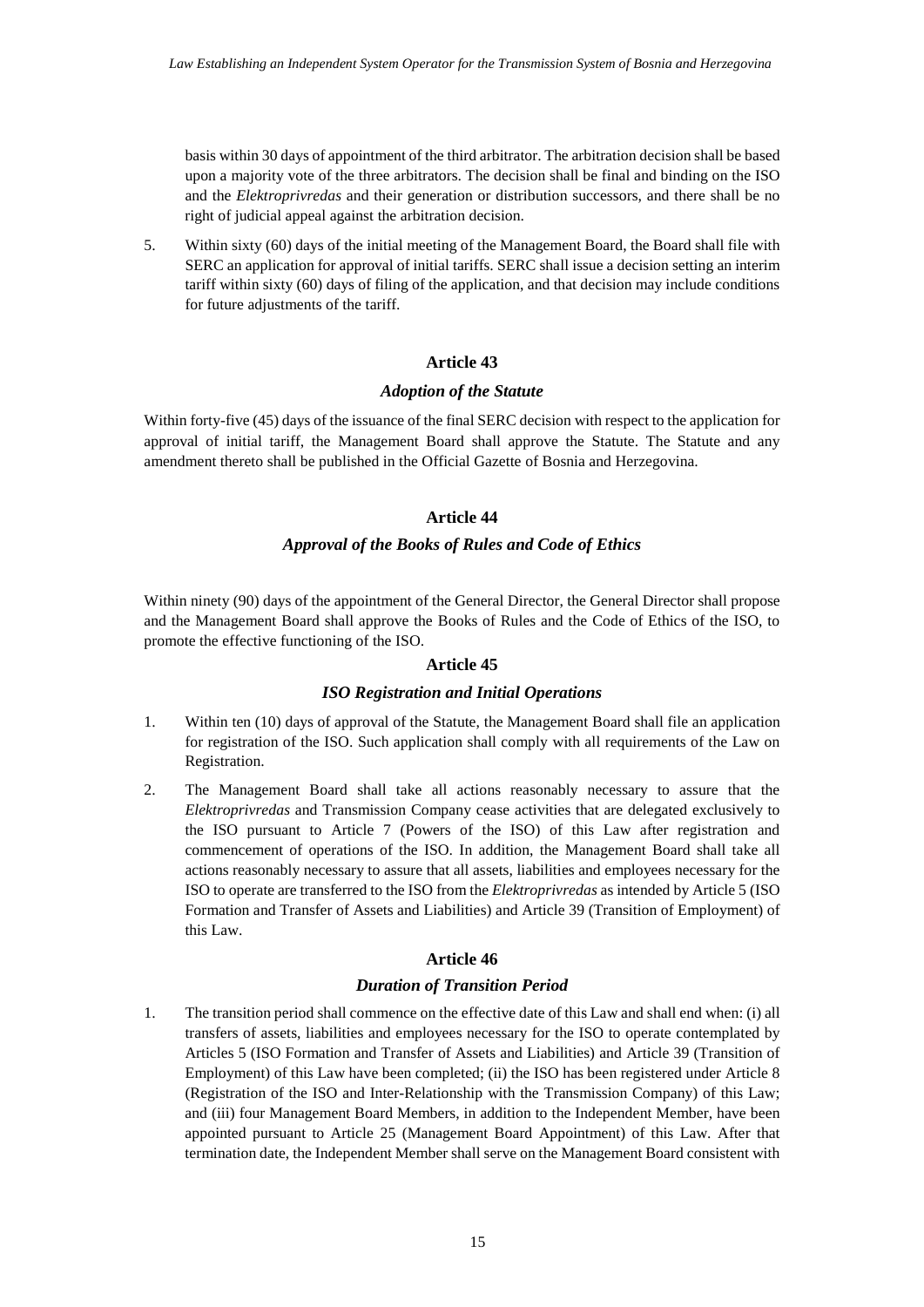the authorities outlined in Articles 24 (Decision-making of the Management Board) and 25 (Management Board Appointment) of this Law.

2. When the requirements of this Article for termination of the transition period have been met, the Management Board shall formally declare the end of the transition period and shall publish public notice of the declaration in the Official Gazette of Bosnia and Herzegovina.

## **Article 47**

## *Extraordinary Formation Powers of Independent Member*

- 1. In the event that any of the following actions are not completed within the timeframes stipulated below, the Independent Member shall assume exclusive jurisdiction for the formation of the ISO under this Article, pre-empting any exercise of authority for the formation of the ISO by the Management Board members.
	- a) within a period of one hundred sixty (160) days after the entry into force of this Law: all appointments to the Management Board (Article 25); initial meeting of the Management Board (Article 40); appointment of General Director (Article 41); submission of invoice for ISO formation costs and filing of application for SERC approval (Article 42);
	- b) within the time period specified in Article 43: adoption of the Statute;
	- c) within the time period specified in Article 44: approval of the Books of Rules and Code of Ethics; and
	- d) within the time period specified in Article 45: application for registration of the ISO.
- 2. Throughout the remainder of the transition period under Article 46 (Duration of Transition Period), the Independent Member shall exercise all Management Board authorities and powers for ISO formation and operations. During this period, the Management Board Members shall continue to use their best efforts to assist the Independent Member in completion of the remaining tasks required for ISO formation. The Independent Member shall use his best efforts to regularly convene and consult with the Management Board Members who have been appointed in order to develop consensus concerning ISO formation implementation decisions.
- 3. Following the termination of the transition period under Article 46 (Duration of Transition Period), all powers shall revert to the Managing Board.
- 4. If the Independent Member assumes exclusive jurisdiction for the formation of the formation of the ISO the under this Article, then the Independent Member shall have all of the powers of the Management Board under this Law, as well as the following extraordinary power:
	- a) To the extent necessary to assure the formation of the ISO, the Independent Member shall exercise all authorities of the owners of the ISO until termination of the transition period. This exercise of ownership rights by the Independent Member shall be exclusive, and shall pre-empt any exercise of authority by the owners, but the Independent Member shall provide reasonable information to the owners concerning actions taken pursuant to the powers of this Article.
- 5. During the transition period, the Independent Member shall not be held criminally or civilly liable for any act carried out within the scope of his duties pursuant to this Law.

# **Article 48**

### *Independent Member Appointment and Status during Transition Period*

1. Notwithstanding the provisions of Article 25 (Management Board Appointment), during the transition period referenced in Article 46 (Duration of Transition Period) the Independent